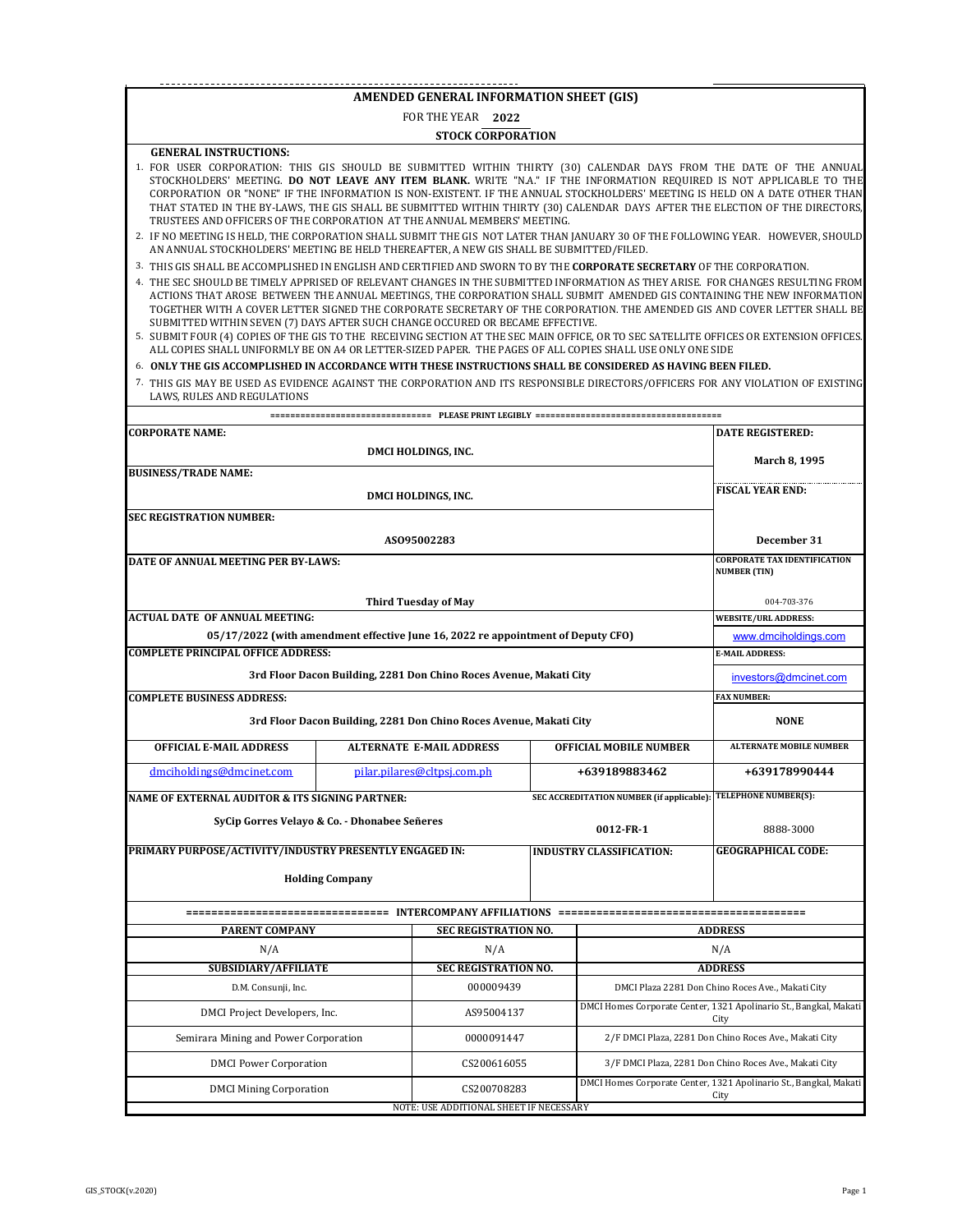|                        | <b>GENERAL INFORMATION SHEET</b>                                                                  |                     |                                                                                                      |  |  |  |  |  |  |
|------------------------|---------------------------------------------------------------------------------------------------|---------------------|------------------------------------------------------------------------------------------------------|--|--|--|--|--|--|
|                        | <b>STOCK CORPORATION</b>                                                                          |                     |                                                                                                      |  |  |  |  |  |  |
|                        | PLEASE PRINT LEGIBLY =======<br>==========================                                        |                     |                                                                                                      |  |  |  |  |  |  |
| <b>Corporate Name:</b> |                                                                                                   | DMCI HOLDINGS, INC. |                                                                                                      |  |  |  |  |  |  |
|                        | A. Is the Corporation a covered person under the Anti Money Laundering Act                        |                     |                                                                                                      |  |  |  |  |  |  |
|                        | (AMLA), as amended? (Rep. Acts. 9160/9164/10167/10365)                                            |                     | <b>O</b> No<br>◯ Yes                                                                                 |  |  |  |  |  |  |
|                        | Please check the appropriate box:                                                                 |                     |                                                                                                      |  |  |  |  |  |  |
| 1.                     |                                                                                                   |                     |                                                                                                      |  |  |  |  |  |  |
| $\Box$                 | a. Banks                                                                                          |                     |                                                                                                      |  |  |  |  |  |  |
| $\Box$                 | b. Offshore Banking Units                                                                         | $4\square$          | Jewelry dealers in precious metals, who, as a                                                        |  |  |  |  |  |  |
| $\Box$                 | c. Quasi-Banks                                                                                    |                     | business, trade in precious metals                                                                   |  |  |  |  |  |  |
| □                      | d. Trust Entities                                                                                 |                     |                                                                                                      |  |  |  |  |  |  |
| $\Box$                 | e. Non-Stock Savings and Loan Associations                                                        |                     |                                                                                                      |  |  |  |  |  |  |
| $\Box$                 | f. Pawnshops                                                                                      |                     |                                                                                                      |  |  |  |  |  |  |
| $\Box$                 | g. Foreign Exchage Dealers                                                                        |                     | Jewelry dealers in precious stones, who, as a                                                        |  |  |  |  |  |  |
| $\Box$                 | h. Money Changers                                                                                 | $5\square$          | business, trade in precious stone                                                                    |  |  |  |  |  |  |
| $\Box$                 | i. Remittance Agents                                                                              |                     |                                                                                                      |  |  |  |  |  |  |
| $\Box$                 | j. Electronic Money Issuers                                                                       |                     |                                                                                                      |  |  |  |  |  |  |
| $\Box$                 | k. Financial Institutions which Under Special Laws are subject to                                 |                     |                                                                                                      |  |  |  |  |  |  |
|                        | Bangko Sentral ng Pilipinas' (BSP) supervision and/or regulation,                                 |                     | Company service providers which, as a business,                                                      |  |  |  |  |  |  |
|                        | including their subsidiaries and affiliates.                                                      | 6.                  | provide any of the following services to third                                                       |  |  |  |  |  |  |
| $\overline{2}$ .       |                                                                                                   |                     | parties:                                                                                             |  |  |  |  |  |  |
| $\Box$                 | a. Insurance Companies                                                                            |                     |                                                                                                      |  |  |  |  |  |  |
| $\Box$                 | b. Insurance Agents                                                                               |                     | $\Box$ a. acting as a formation agent of juridical persons                                           |  |  |  |  |  |  |
| $\Box$                 | c. Insurance Brokers                                                                              | $\Box$              | b. acting as (or arranging for another person to act                                                 |  |  |  |  |  |  |
| $\Box$                 | d. Professional Reinsurers                                                                        |                     | as) a director or corporate secretary of a company,                                                  |  |  |  |  |  |  |
| $\Box$                 | e. Reinsurance Brokers                                                                            |                     | a partner of a partnership, or a similar position in<br>relation to other juridical persons          |  |  |  |  |  |  |
| $\Box$                 | f. Holding Companies                                                                              |                     |                                                                                                      |  |  |  |  |  |  |
| $\Box$                 | g. Holding Company Systems                                                                        |                     |                                                                                                      |  |  |  |  |  |  |
| $\Box$                 | h. Pre-need Companies                                                                             | $\Box$              | c. providing a registered office, business address or<br>accommodation, correspondence or            |  |  |  |  |  |  |
| $\Box$                 | i. Mutual Benefit Association                                                                     |                     | administrative address for a company, a                                                              |  |  |  |  |  |  |
| $\Box$                 | j. All Other Persons and entities supervised and/or regulated by the<br>Insurance Commission (IC) |                     | partnership or any other legal person or                                                             |  |  |  |  |  |  |
| $\overline{3}$ .       |                                                                                                   |                     | arrangement                                                                                          |  |  |  |  |  |  |
|                        | a. Securities Dealers                                                                             |                     |                                                                                                      |  |  |  |  |  |  |
| □<br>$\Box$            | b. Securities Brokers                                                                             |                     | d. acting as (or arranging for another person to act<br>as) a nominee shareholder for another person |  |  |  |  |  |  |
| $\Box$                 | c. Securities Salesman                                                                            |                     |                                                                                                      |  |  |  |  |  |  |
|                        |                                                                                                   | 7.                  | Persons who provide any of the following services:                                                   |  |  |  |  |  |  |
| □                      | d. Investment Houses                                                                              | $\Box$              | a. managing of client money, securities or other                                                     |  |  |  |  |  |  |
| $\Box$                 | e. Investment Agents and Consultants                                                              |                     | assets                                                                                               |  |  |  |  |  |  |
| $\Box$                 | f. Trading Advisors                                                                               | ⊔                   | b. management of bank, savings or securities                                                         |  |  |  |  |  |  |
| $\Box$                 | g. Other entities managing Securities or rendering similar services                               |                     | accounts                                                                                             |  |  |  |  |  |  |
| $\Box$                 | h. Mutual Funds or Open-end Investment Companies                                                  | $\Box$              | c. organization of contributions for the creation,                                                   |  |  |  |  |  |  |
| $\Box$                 | i. Close-end Investment Companies                                                                 |                     | operation or management of companies                                                                 |  |  |  |  |  |  |
| $\Box$                 | j. Common Trust Funds or Issuers and other similar entities                                       |                     |                                                                                                      |  |  |  |  |  |  |
| $\Box$                 | k. Transfer Companies and other similar entities                                                  | $\Box$              | d. creation, operation or management of juridical                                                    |  |  |  |  |  |  |
| $\Box$                 | l. Other entities administering or otherwise dealing in currency,                                 |                     | persons or arrangements, and buying and selling                                                      |  |  |  |  |  |  |
|                        | commodities or financial derivatives based there on                                               |                     | business entities                                                                                    |  |  |  |  |  |  |
| $\Box$                 | m. Entities administering of otherwise dealing in valuable objects                                | $\overline{8}$ .    | None of the above                                                                                    |  |  |  |  |  |  |
| $\Box$                 | n. Entities administering or otherwise dealing in cash Substitutes                                | Describe            | holding company                                                                                      |  |  |  |  |  |  |
|                        | and other similar monetary instruments or property supervised                                     | nature of           |                                                                                                      |  |  |  |  |  |  |
|                        | and/or regulated by the Securities and Exchange Commission                                        | business:           |                                                                                                      |  |  |  |  |  |  |
|                        | (SEC)                                                                                             |                     |                                                                                                      |  |  |  |  |  |  |
|                        | B. Has the Corporation complied with the requirements on Customer Due Diligence                   |                     |                                                                                                      |  |  |  |  |  |  |
|                        | (CDD) or Know Your Customer (KYC), record-keeping, and submission of reports                      |                     | ◯ Yes<br>® No                                                                                        |  |  |  |  |  |  |
|                        | under the AMLA, as amended, since the last filing of its GIS?                                     |                     |                                                                                                      |  |  |  |  |  |  |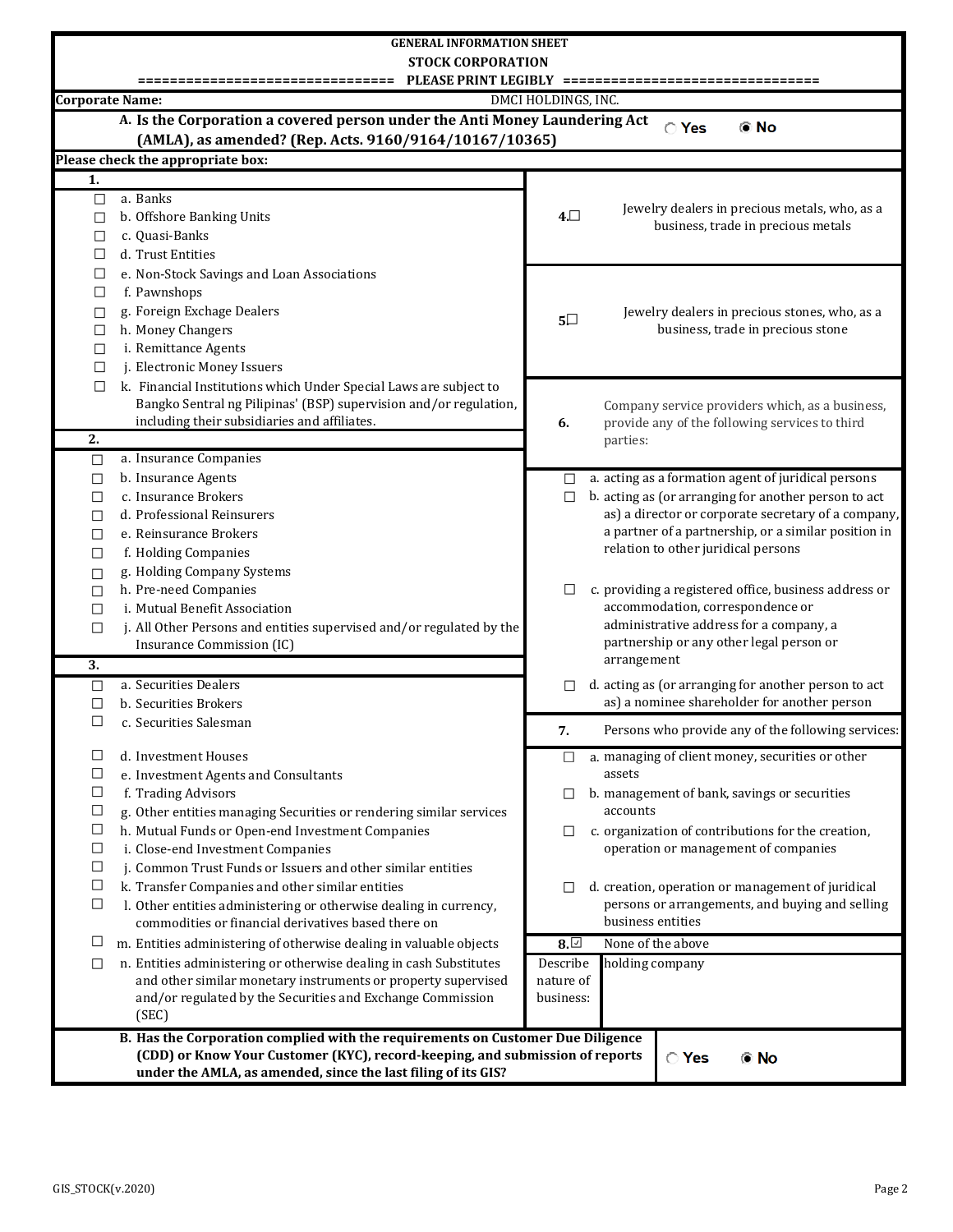## GENERAL INFORMATION SHEET

STOCK CORPORATION

|                                                |                                               |                        |                                   |                                                                                                           |                                         | PLEASE PRINT LEGIBLY ===================================  |                          |  |  |  |
|------------------------------------------------|-----------------------------------------------|------------------------|-----------------------------------|-----------------------------------------------------------------------------------------------------------|-----------------------------------------|-----------------------------------------------------------|--------------------------|--|--|--|
|                                                | <b>CORPORATE NAME:</b><br>DMCI HOLDINGS, INC. |                        |                                   |                                                                                                           |                                         |                                                           |                          |  |  |  |
|                                                |                                               |                        |                                   | <b>CAPITAL STRUCTURE</b>                                                                                  |                                         |                                                           |                          |  |  |  |
| <b>AUTHORIZED CAPITAL STOCK</b>                |                                               |                        |                                   |                                                                                                           |                                         |                                                           |                          |  |  |  |
|                                                |                                               | <b>TYPE OF SHARES*</b> | <b>NUMBER OF</b><br><b>SHARES</b> |                                                                                                           | <b>PAR/STATED VALUE</b>                 | <b>AMOUNT (PhP)</b><br>(No. of shares X Par/Stated Value) |                          |  |  |  |
|                                                |                                               | Common<br>Preferred    | 19,900,000,000<br>100,000,000     |                                                                                                           | 1.00<br>1.00                            | 19,900,000,000.00<br>100,000,000.00                       |                          |  |  |  |
|                                                |                                               |                        |                                   |                                                                                                           |                                         |                                                           |                          |  |  |  |
|                                                |                                               | <b>TOTAL</b>           | 20,000,000,000                    |                                                                                                           | TOTAL P                                 | 20,000,000,000.00                                         |                          |  |  |  |
| <b>SUBSCRIBED CAPITAL</b>                      |                                               |                        |                                   |                                                                                                           |                                         |                                                           |                          |  |  |  |
| <b>FILIPINO</b>                                | <b>NO. OF</b><br>STOCK-<br><b>HOLDERS</b>     | TYPE OF SHARES*        | <b>NUMBER OF</b><br><b>SHARES</b> | <b>NUMBER OF</b><br><b>SHARES IN THE</b><br>PAR/STATED<br><b>HANDS OF THE</b><br><b>VALUE</b><br>PUBLIC** |                                         | <b>AMOUNT (PhP)</b>                                       | % OF<br><b>OWNERSHIP</b> |  |  |  |
|                                                | 668<br>11                                     | Common<br>Preferred    | 11,341,701,727<br>960             |                                                                                                           | 1.00<br>1.00                            | 11,341,701,727.00<br>960.00                               | 85.42%<br>$0.00\%$       |  |  |  |
|                                                |                                               |                        |                                   |                                                                                                           |                                         |                                                           |                          |  |  |  |
|                                                |                                               | <b>TOTAL</b>           | 11,341,702,687 TOTAL              |                                                                                                           | TOTAL P                                 | 11,341,702,687.00                                         |                          |  |  |  |
| FOREIGN<br>(INDICATE BY<br><b>NATIONALITY)</b> | <b>NO. OF</b><br>STOCK-<br><b>HOLDERS</b>     | <b>TYPE OF SHARES*</b> | <b>NUMBER OF</b><br><b>SHARES</b> | <b>NUMBER OF</b><br><b>SHARES IN THE</b><br><b>HANDS OF THE</b><br>PUBLIC**                               | PAR/STATED<br><b>VALUE</b>              | <b>AMOUNT (PhP)</b>                                       | % OF<br><b>OWNERSHIP</b> |  |  |  |
|                                                | 32                                            | Common                 | 1,935,768,273                     |                                                                                                           | 1.00                                    | 1,935,768,273.00                                          | $-2 - 14.58\%$           |  |  |  |
|                                                |                                               |                        |                                   |                                                                                                           |                                         |                                                           |                          |  |  |  |
|                                                |                                               |                        |                                   |                                                                                                           |                                         |                                                           |                          |  |  |  |
| <b>Percentage of Foreign Equity:</b>           |                                               | <b>TOTAL</b>           | 1,935,768,273 TOTAL               |                                                                                                           | <b>TOTAL</b><br>$\mathbf P$             |                                                           |                          |  |  |  |
|                                                |                                               |                        |                                   |                                                                                                           | <b>TOTAL SUBSCRIBED</b><br>$\mathbf{P}$ | 1,935,768,273.00<br>13,277,470,960.00                     | 100.00%                  |  |  |  |
| <b>PAID-UP CAPITAL</b>                         |                                               |                        |                                   |                                                                                                           |                                         |                                                           |                          |  |  |  |
| <b>FILIPINO</b>                                | <b>NO. OF</b><br>STOCK-<br><b>HOLDERS</b>     | TYPE OF SHARES*        | <b>NUMBER OF</b><br><b>SHARES</b> |                                                                                                           | <b>PAR/STATED VALUE</b>                 | <b>AMOUNT (PhP)</b>                                       | % OF<br><b>OWNERSHIP</b> |  |  |  |
|                                                | 668<br>11                                     | Common<br>Preferred    | 11,341,701,727<br>960             |                                                                                                           | 1.00<br>$-1.00$                         | 11,341,701,727.00<br>960.00                               | 85.42%<br>0.00%          |  |  |  |
|                                                |                                               |                        |                                   |                                                                                                           |                                         |                                                           |                          |  |  |  |
|                                                |                                               | <b>TOTAL</b>           | 11,341,702,687                    |                                                                                                           | <b>TOTAL</b><br>P                       | 11,341,702,687.00                                         |                          |  |  |  |
| <b>FOREIGN</b>                                 | <b>NO. OF</b>                                 |                        |                                   |                                                                                                           |                                         |                                                           |                          |  |  |  |
| (INDICATE BY<br><b>NATIONALITY</b> )           | STOCK-<br><b>HOLDERS</b>                      | TYPE OF SHARES*        | <b>NUMBER OF</b><br><b>SHARES</b> | <b>PAR/STATED VALUE</b>                                                                                   |                                         | <b>AMOUNT (PhP)</b>                                       | % OF<br><b>OWNERSHIP</b> |  |  |  |
|                                                | 32                                            | Common                 | 1,935,768,273                     |                                                                                                           | 1.00                                    | 1,935,768,273.00                                          | 14.579%                  |  |  |  |
|                                                |                                               |                        |                                   |                                                                                                           |                                         |                                                           |                          |  |  |  |
|                                                |                                               |                        |                                   |                                                                                                           |                                         |                                                           |                          |  |  |  |
|                                                |                                               |                        |                                   |                                                                                                           |                                         |                                                           |                          |  |  |  |
|                                                |                                               | <b>TOTAL</b>           | 1,935,768,273                     | <b>TOTAL PAID-UP</b>                                                                                      | <b>TOTAL</b><br>P<br>P                  | 1,935,768,273.00<br>13,277,470,960.00                     | 100.0%                   |  |  |  |
|                                                |                                               |                        |                                   |                                                                                                           |                                         |                                                           |                          |  |  |  |

NOTE: USE ADDITIONAL SHEET IF NECESSARY

Common, Preferred or other classification

\* Other than Directors, Officers, Shareholders owning 10% of outstanding shares.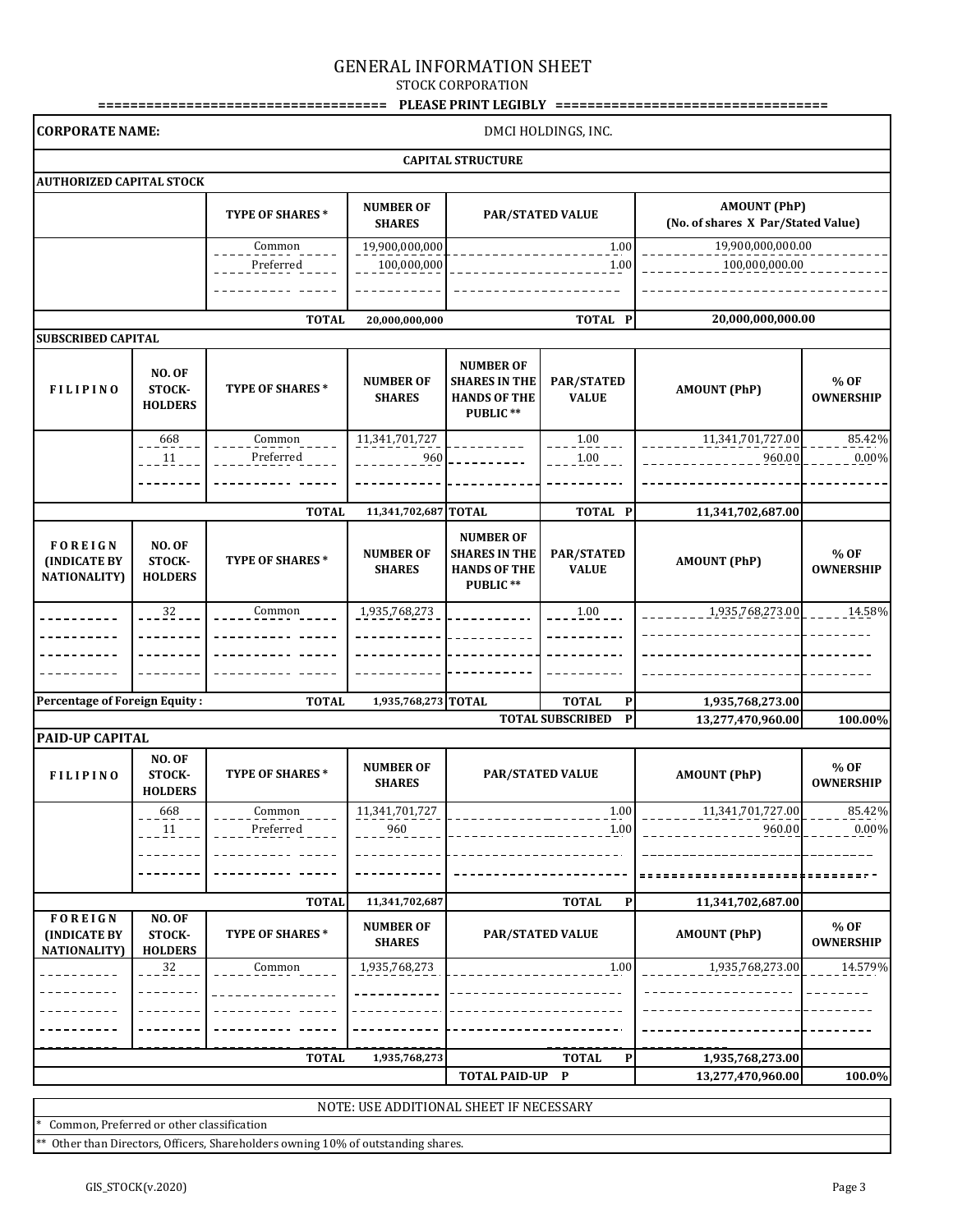# AMENDED GENERAL INFORMATION SHEET

STOCK CORPORATION

**================================ PLEASE PRINT LEGIBLY ================================**

| DMCI HOLDINGS, INC.<br><b>CORPORATE NAME:</b> |                    |              |             |                      |                               |                                                                                |                |                                     |
|-----------------------------------------------|--------------------|--------------|-------------|----------------------|-------------------------------|--------------------------------------------------------------------------------|----------------|-------------------------------------|
|                                               |                    |              |             | DIRECTORS / OFFICERS |                               |                                                                                |                |                                     |
| NAME/CURRENT RESIDENTIAL ADDRESS              | <b>NATIONALITY</b> | <b>INC'R</b> |             | <b>BOARD GENDER</b>  | <b>STOCK</b><br><b>HOLDER</b> | <b>OFFICER</b>                                                                 | EXEC.<br>COMM. | TAX IDENTIFICATION<br><b>NUMBER</b> |
| 1. ISIDRO A. CONSUNJI                         | Filipino           | Y            | C           | M                    | $\mathbf Y$                   | President &<br>CEO                                                             | N/A            |                                     |
| 2. CESAR A. BUENAVENTURA                      | Filipino           | N            | M           | M                    | $\mathbf Y$                   | Vice Chairman                                                                  | N/A            |                                     |
| 3. HERBERT M. CONSUNJI                        | Filipino           | ${\bf N}$    |             | M                    | $\mathbf Y$                   | EVP/CFO/Chief<br>Compliance/Risk                                               | N/A            |                                     |
| 4. MA. EDWINA C. LAPERAL                      | Filipino           | N            | $\mathbf M$ | $\mathbf{F}$         | Y                             | Treasurer                                                                      | N/A            |                                     |
| 5. LUZ CONSUELO A. CONSUNJI                   | Filipino           | ${\bf N}$    | $\mathbf M$ | $\mathbf{F}$         | $\mathbf Y$                   | N/A                                                                            | N/A            |                                     |
| 6. JORGE A. CONSUNJI                          | Filipino           | Y            | M           | M                    | Y                             | N/A                                                                            | N/A            |                                     |
| 7. MARIA CRISTINA C. GOTIANUN                 | Filipino           | $\mathbf Y$  | M           | $\mathbf{F}$         | $\mathbf Y$                   | Assistant<br>Treasurer                                                         | N/A            |                                     |
| 8. ROBERTO L. PANLILIO                        | Filipino           | $\mathbf N$  | $\bf{I}$    | M                    | $\mathbf Y$                   | Independent<br>Director                                                        | N/A            |                                     |
| 9. BERNARDO M. VILLEGAS                       | Filipino           | ${\bf N}$    | $\bf{I}$    | M                    | $\mathbf Y$                   | Independent<br>Director                                                        | N/A            |                                     |
| 10. CYNTHIA R. DEL CASTILLO                   | Filipino           | N            | $\bf{I}$    | $\mathbf M$          | $\mathbf Y$                   | Independent<br>Director                                                        | N/A            |                                     |
| 11. NOEL A. LAMAN                             | Filipino           | $\mathbf N$  |             | M                    | ${\bf N}$                     | Corporate<br>Secretary                                                         | N/A            |                                     |
| 12. MA. PILAR M. PILARES-GUTIERREZ            | Filipino           | $\mathbf N$  |             | F                    | $\mathbf N$                   | Assistant<br>Corporate<br>Secretary                                            |                |                                     |
| 13. CHERUBIM O. MOJICA                        | Filipino           | $\mathbf N$  |             | F                    | N                             | Sr. Vice Pres. For<br>Corporate<br>Communications<br>and Investor<br>Relations |                |                                     |
| 14. JOSEPH ADELBERT VALERA LEGASTO            | Filipino           | $\mathbf N$  |             | M                    | N                             | Deputy Chief<br>Finance Officer                                                |                |                                     |
| 15.                                           |                    |              |             |                      |                               |                                                                                |                |                                     |

INSTRUCTION:

FOR SEX COLUMN, PUT "F" FOR FEMALE, "M" FOR MALE.

FOR BOARD COLUMN, PUT "C" FOR CHAIRMAN, "M" FOR MEMBER, "I" FOR INDEPENDENT DIRECTOR.

FOR INC'R COLUMN, PUT "Y" IF AN INCORPORATOR, "N" IF NOT.

FOR STOCKHOLDER COLUMN, PUT "Y" IF A STOCKHOLDER, "N" IF NOT.

FOR OFFICER COLUMN, INDICATE PARTICULAR POSITION IF AN OFFICER, FROM VP UP INCLUDING THE POSITION OF THE TREASURER,

SECRETARY, COMPLIANCE OFFICER AND/OR ASSOCIATED PERSON.

 FOR EXECUTIVE COMMITTEE, INDICATE "C" IF MEMBER OF THE COMPENSATION COMMITTEE; "A" FOR AUDIT COMMITTEE; "N" FOR NOMINATION AND ELECTION COMMITTEE. ADDITIONALLY WRITE "C" AFTER SLASH IF CHAIRMAN AND "M" IF MEMBER.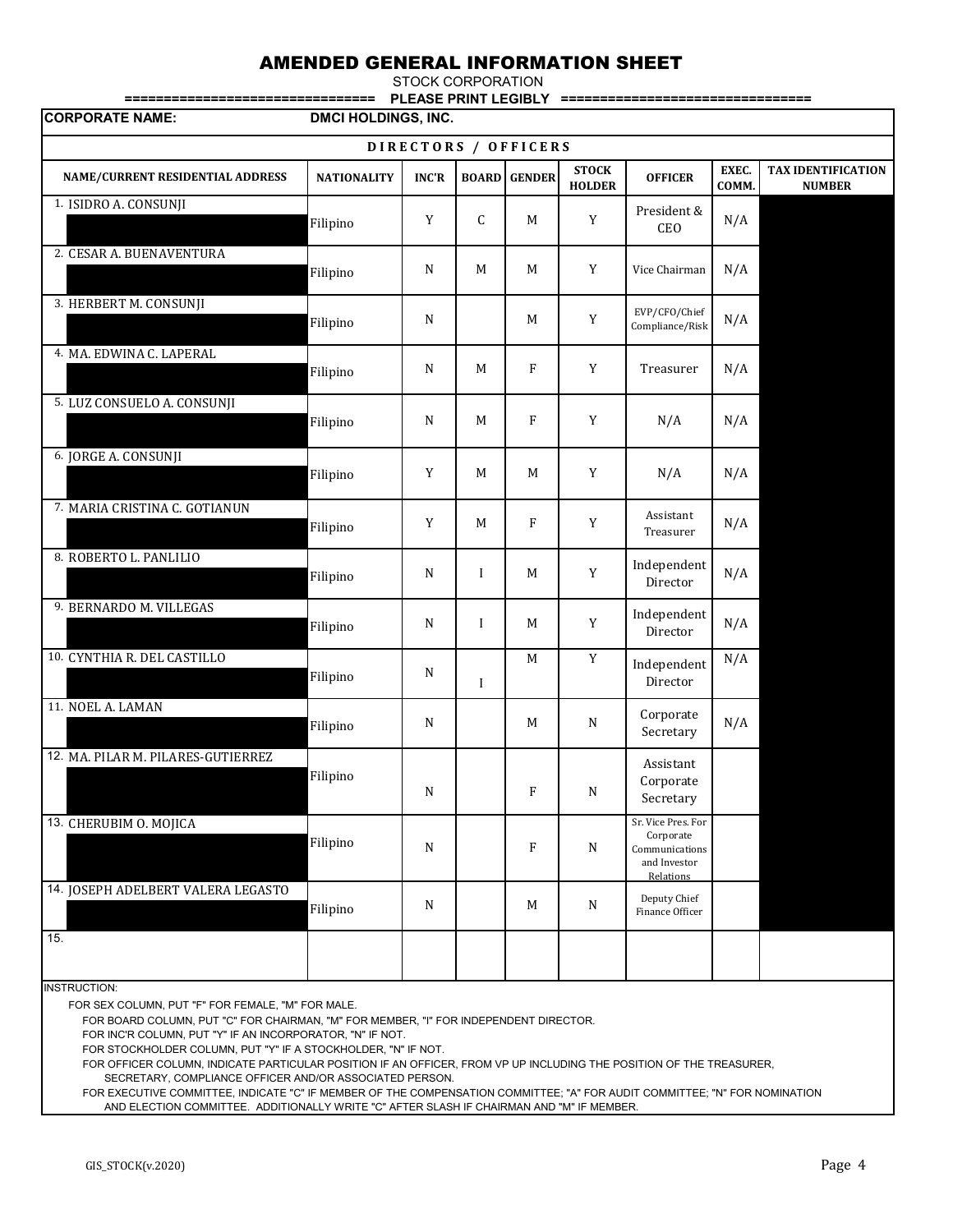### GENERAL INFORMATION SHEET STOCK CORPORATION

| =================================                           |                     |                           | PLEASE PRINT LEGIBLY ================================= |                                      |                             |                                            |
|-------------------------------------------------------------|---------------------|---------------------------|--------------------------------------------------------|--------------------------------------|-----------------------------|--------------------------------------------|
| <b>CORPORATE NAME:</b>                                      | DMCI HOLDINGS, INC. |                           |                                                        |                                      |                             |                                            |
| TOTAL NUMBER OF STOCKHOLDERS:                               | 713                 |                           | NO. OF STOCKHOLDERS WITH 100 OR MORE SHARES<br>EACH:   |                                      |                             | 710                                        |
| TOTAL ASSETS BASED ON LATEST AUDITED FINANCIAL STATEMENTS:  |                     |                           | Php 215,145,488,069.86 (Consolidated)                  |                                      |                             |                                            |
|                                                             |                     | STOCKHOLDER'S INFORMATION |                                                        |                                      |                             |                                            |
|                                                             |                     |                           | <b>SHARES SUBSCRIBED</b>                               |                                      |                             |                                            |
| NAME, NATIONALITY AND CURRENT RESIDENTIAL<br><b>ADDRESS</b> | <b>TYPE</b>         | <b>NUMBER</b>             | <b>AMOUNT</b><br>(PhP)                                 | % OF<br><b>OWNER-</b><br><b>SHIP</b> | <b>AMOUNT PAID</b><br>(PhP) | <b>TAX IDENTIFICATION</b><br><b>NUMBER</b> |
| <b>1 DACON CORPORATION</b>                                  |                     | 6,621,561,069             | 6,621,561,069.00                                       |                                      |                             |                                            |
| Filipino                                                    |                     |                           |                                                        | 49.87%                               |                             |                                            |
|                                                             | <b>TOTAL</b>        | 6,621,561,069             | 6,621,561,069.00                                       |                                      | 6,621,561,069.00            |                                            |
| 2. DFC HOLDINGS, INC.                                       |                     | 2,379,799,910             | 2,379,799,910.00                                       |                                      |                             |                                            |
| Filipino                                                    |                     |                           |                                                        |                                      |                             |                                            |
|                                                             |                     |                           |                                                        | 17.92%                               | 2,379,799,910.00            |                                            |
|                                                             | <b>TOTAL</b>        | 2,379,799,910             | 2,379,799,910.00                                       |                                      |                             |                                            |
| 3. PCD NOMINEE CORPORATION (FILIPINO)                       |                     | 2,926,615,775             | 2,926,615,775.00                                       |                                      |                             |                                            |
| Filipino                                                    |                     |                           |                                                        |                                      |                             |                                            |
|                                                             | <b>TOTAL</b>        | 2,926,615,775             | 2,926,615,775.00                                       | 22.04%                               | 2,926,615,775.00            |                                            |
| 4. PCD NOMINEE CORPORATION (FOREIGN)                        |                     | 882,796,250               | 882,796,250.00                                         |                                      |                             |                                            |
| Non-Filipino                                                |                     |                           |                                                        |                                      |                             |                                            |
|                                                             |                     |                           |                                                        | 6.65%                                | 882,796,250.00              |                                            |
|                                                             | <b>TOTAL</b>        | 882,796,250               | 882,796,250.00                                         |                                      |                             |                                            |
| 5. DMCI RETIREMENT PLAN                                     |                     | 99,900,000                | 99,900,000.00                                          |                                      |                             |                                            |
| Filipino                                                    |                     |                           |                                                        | 0.75%                                | 99,900,000.00               |                                            |
|                                                             |                     |                           |                                                        |                                      |                             |                                            |
|                                                             | <b>TOTAL</b>        | 99,900,000                | 99,900,000.00                                          |                                      |                             |                                            |
| <b>6. BERIT HOLDINGS CORPORATION</b>                        |                     | 117,573,568               | 117,573,568.00                                         |                                      |                             |                                            |
| Filipino                                                    |                     |                           |                                                        | 0.89%                                | 117,573,568.00              |                                            |
|                                                             | <b>TOTAL</b>        | 117,573,568               | 117,573,568.00                                         |                                      |                             |                                            |
| 7. MERU HOLDINGS                                            |                     | 18,689,266                | 18,689,266.00                                          |                                      |                             |                                            |
| Filipino                                                    |                     |                           |                                                        |                                      |                             |                                            |
|                                                             |                     |                           |                                                        | 0.14%                                | 18,689,266.00               |                                            |
|                                                             | <b>TOTAL</b>        | 18,689,266                | 18,689,266.00                                          |                                      |                             |                                            |
| TOTAL AMOUNT OF SUBSCRIBED CAPITAL                          |                     |                           |                                                        |                                      |                             |                                            |
|                                                             |                     |                           | TOTAL AMOUNT OF PAID-UP CAPITAL                        |                                      |                             |                                            |
|                                                             |                     |                           |                                                        |                                      |                             |                                            |

*Note: For PDTC Nominee included in the list, please indicate further the beneficial owners owning more than 5% of any class of the company's voting securities. Attach separate sheet, if necessary.* INSTRUCTION: SPECIFY THE TOP 20 STOCKHOLDERS AND INDICATE THE REST AS OTHERS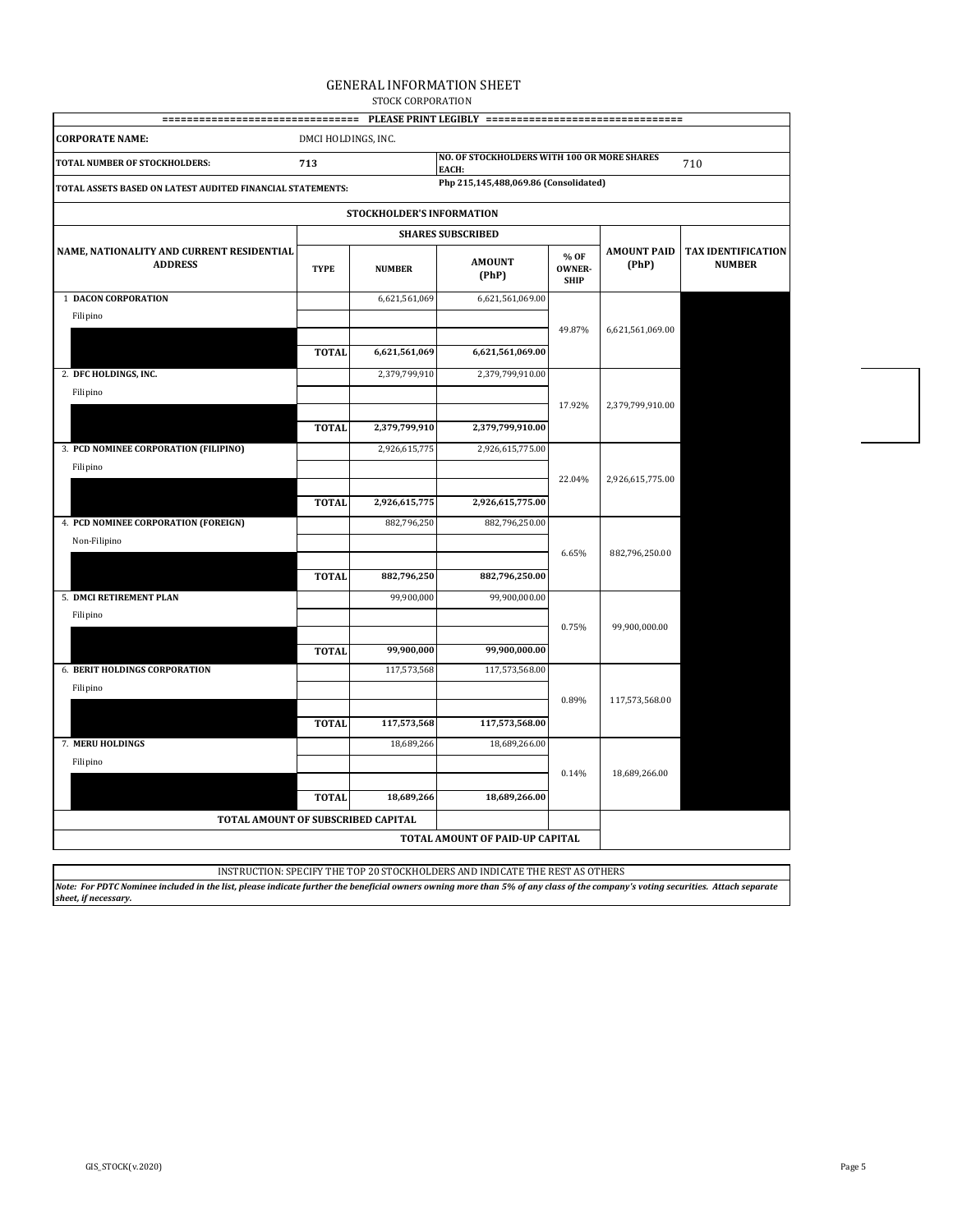### GENERAL INFORMATION SHEET STOCK CORPORATION

| <b>CORPORATE NAME:</b>                                                                                                                                                                                  | DMCI HOLDINGS, INC. |                                       |                                                                              |                            |                             |                                                     |  |  |  |
|---------------------------------------------------------------------------------------------------------------------------------------------------------------------------------------------------------|---------------------|---------------------------------------|------------------------------------------------------------------------------|----------------------------|-----------------------------|-----------------------------------------------------|--|--|--|
| TOTAL NUMBER OF STOCKHOLDERS:                                                                                                                                                                           | 713                 |                                       | NO. OF STOCKHOLDERS WITH 100 OR MORE SHARES EACH:<br>710                     |                            |                             |                                                     |  |  |  |
| TOTAL ASSETS BASED ON LATEST AUDITED FS:                                                                                                                                                                |                     | Php 215,145,488,069.86 (Consolidated) |                                                                              |                            |                             |                                                     |  |  |  |
|                                                                                                                                                                                                         |                     |                                       | STOCKHOLDER'S INFORMATION                                                    |                            |                             |                                                     |  |  |  |
|                                                                                                                                                                                                         |                     |                                       | <b>SHARES SUBSCRIBED</b>                                                     |                            |                             |                                                     |  |  |  |
| NAME, NATIONALITY AND CURRENT<br><b>RESIDENTIAL ADDRESS</b>                                                                                                                                             | <b>TYPE</b>         | <b>NUMBER</b>                         | <b>AMOUNT</b><br>(PhP)                                                       | % OF OWNER-<br><b>SHIP</b> | <b>AMOUNT PAID</b><br>(PhP) | <b>TAX</b><br><b>IDENTIFCATION</b><br><b>NUMBER</b> |  |  |  |
| <b>GREAT TIMES HOLDINGS CORPORATION</b><br>8.<br>Filipino                                                                                                                                               |                     | 15,803,015                            | 15,803,015.00                                                                |                            |                             |                                                     |  |  |  |
|                                                                                                                                                                                                         | <b>TOTAL</b>        | 15,803,015                            | 15,803,015.00                                                                | 0.12%                      | 15,803,015.00               |                                                     |  |  |  |
| 9. DAVE PRIME HOLDINGS INC.<br>Filipino                                                                                                                                                                 |                     | 7,487,377                             | 7,487,377.00                                                                 |                            |                             |                                                     |  |  |  |
|                                                                                                                                                                                                         | <b>TOTAL</b>        | 7,487,377                             | 7,487,377.00                                                                 | 0.06%                      | 7,487,377.00                |                                                     |  |  |  |
| 10. AUGUSTA HOLDINGS, INC.<br>Filipino                                                                                                                                                                  |                     | 108,297,072                           | 108,297,072.00                                                               |                            |                             |                                                     |  |  |  |
|                                                                                                                                                                                                         | <b>TOTAL</b>        | 108,297,072                           | 108,297,072.00                                                               | 0.82%                      | 108,297,072.00              |                                                     |  |  |  |
| 11. DMCI RETIREMENT FUND<br>Filipino                                                                                                                                                                    |                     | 13,000,000                            | 13,000,000.00                                                                |                            |                             |                                                     |  |  |  |
|                                                                                                                                                                                                         | <b>TOTAL</b>        | 13,000,000                            | 13,000,000.00                                                                | 0.10%                      | 13,000,000.00               |                                                     |  |  |  |
| 12. JOSEFA CONSUNJI REYES<br>Filipino                                                                                                                                                                   |                     | 5,650,000                             | 5,650,000.00                                                                 |                            |                             |                                                     |  |  |  |
|                                                                                                                                                                                                         | <b>TOTAL</b>        | 5,650,000                             | 5,650,000.00                                                                 | 0.04%                      | 5,650,000.00                |                                                     |  |  |  |
| 13. MA. EDWINA/MIGUEL DAVID C. LAPERAL<br>Filipino                                                                                                                                                      |                     | 2,750,000                             | 2,750,000.00                                                                 |                            |                             |                                                     |  |  |  |
|                                                                                                                                                                                                         | <b>TOTAL</b>        | 2,750,000                             | 2,750,000.00                                                                 | 0.02%                      | 2,750,000.00                |                                                     |  |  |  |
| 14. YNTALCO REALTY DEVT. CORPORATION<br>Filipino                                                                                                                                                        |                     | 2,500,000                             | 2,500,000.00                                                                 |                            |                             |                                                     |  |  |  |
|                                                                                                                                                                                                         | <b>TOTAL</b>        | 2,500,000                             | 2,500,000.00                                                                 | 0.02%                      | 2,500,000.00                |                                                     |  |  |  |
| <b>TOTAL AMOUNT OF SUBSCRIBED CAPITAL</b>                                                                                                                                                               |                     |                                       |                                                                              |                            |                             |                                                     |  |  |  |
|                                                                                                                                                                                                         |                     |                                       | TOTAL AMOUNT OF PAID-UP CAPITAL                                              |                            |                             |                                                     |  |  |  |
|                                                                                                                                                                                                         |                     |                                       | INSTRUCTION: SPECIFY THE TOP 20 STOCKHOLDERS AND INDICATE THE REST AS OTHERS |                            |                             |                                                     |  |  |  |
| Note: For PDTC Nominee included in the list, please indicate further the beneficial owners owning more than 5% of any class of the company's voting securities. Attach<br>separate sheet, if necessary. |                     |                                       |                                                                              |                            |                             |                                                     |  |  |  |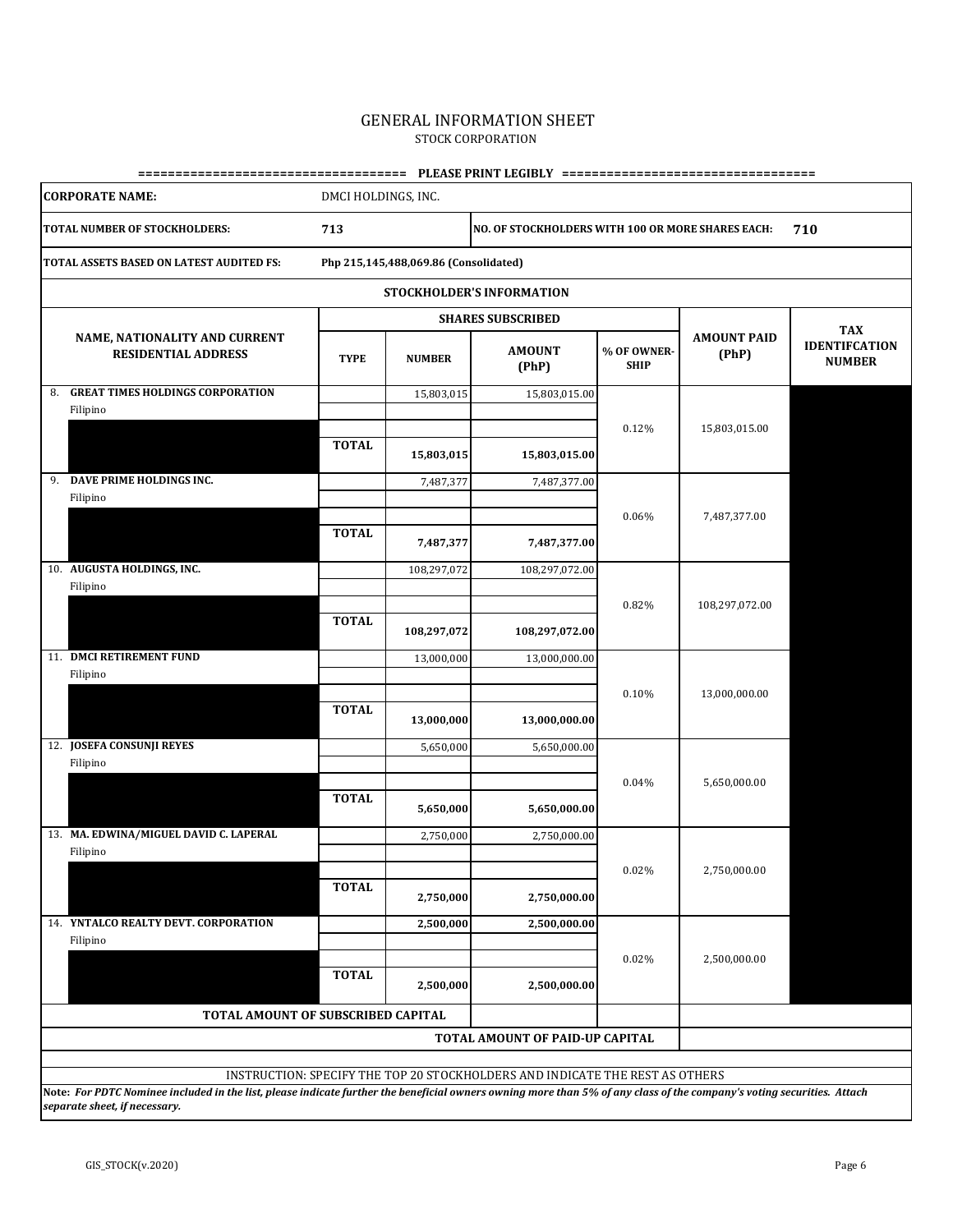# GENERAL INFORMATION SHEET STOCK CORPORATION

|                                                                                                                                                                                                         |              | <b>PLEASE PRINT LEGIBLY</b>           | ========                                             |                                      | ====                        |                                            |
|---------------------------------------------------------------------------------------------------------------------------------------------------------------------------------------------------------|--------------|---------------------------------------|------------------------------------------------------|--------------------------------------|-----------------------------|--------------------------------------------|
| <b>CORPORATE NAME:</b>                                                                                                                                                                                  |              | DMCI HOLDINGS, INC.                   |                                                      |                                      |                             |                                            |
| TOTAL NUMBER OF STOCKHOLDERS:                                                                                                                                                                           | 713          |                                       | NO. OF STOCKHOLDERS WITH 100 OR MORE SHARES<br>EACH: |                                      |                             | 710                                        |
| TOTAL ASSETS BASED ON LATEST AUDITED FS:                                                                                                                                                                |              | Php 215,145,488,069.86 (Consolidated) |                                                      |                                      |                             |                                            |
|                                                                                                                                                                                                         |              | STOCKHOLDER'S INFORMATION             |                                                      |                                      |                             |                                            |
|                                                                                                                                                                                                         |              |                                       | <b>SHARES SUBSCRIBED</b>                             |                                      |                             |                                            |
| NAME, NATIONALITY AND CURRENT RESIDENTIAL ADDRESS                                                                                                                                                       | <b>TYPE</b>  | <b>NUMBER</b>                         | <b>AMOUNT</b><br>(PhP)                               | % OF<br><b>OWNER-</b><br><b>SHIP</b> | <b>AMOUNT PAID</b><br>(PhP) | <b>TAX IDENTIFICATION</b><br><b>NUMBER</b> |
| 15. BENIGNO DELA VEGA                                                                                                                                                                                   |              | 2,050,000                             | 2,050,000.00                                         |                                      |                             |                                            |
| Filipino                                                                                                                                                                                                |              |                                       |                                                      |                                      |                             |                                            |
|                                                                                                                                                                                                         | <b>TOTAL</b> | 2,050,000                             | 2,050,000.00                                         | 0.02%                                | 2,050,000.00                |                                            |
| 16. WINDERMERE HOLDINGS, INC.                                                                                                                                                                           |              | 2,905,715                             | 2,905,715.00                                         |                                      |                             |                                            |
| Filipino                                                                                                                                                                                                |              |                                       |                                                      |                                      |                             |                                            |
|                                                                                                                                                                                                         |              |                                       |                                                      | 0.02%                                | 2,905,715.00                |                                            |
|                                                                                                                                                                                                         | <b>TOTAL</b> | 2,905,715                             | 2,905,715.00                                         |                                      |                             |                                            |
| 17. AO ZHENG                                                                                                                                                                                            |              | 1,840,000                             | 1,840,000.00                                         |                                      |                             |                                            |
| Filipino                                                                                                                                                                                                |              |                                       |                                                      |                                      |                             |                                            |
|                                                                                                                                                                                                         | <b>TOTAL</b> |                                       |                                                      | 0.01%                                | 1,840,000.00                |                                            |
|                                                                                                                                                                                                         |              | 1,840,000                             | 1,840,000.00                                         |                                      |                             |                                            |
| 18. JAIME GARCIA                                                                                                                                                                                        |              | 3,300,000                             | 3,300,000.00                                         |                                      |                             |                                            |
|                                                                                                                                                                                                         |              |                                       |                                                      |                                      |                             |                                            |
|                                                                                                                                                                                                         | <b>TOTAL</b> |                                       |                                                      | 0.02%                                | 3,300,000.00                |                                            |
|                                                                                                                                                                                                         |              | 3,300,000                             | 3,300,000.00                                         |                                      |                             |                                            |
| 19. ARTREGARD HOLDINGS INC.                                                                                                                                                                             |              | 6,580,776                             | 6,580,776.00                                         |                                      |                             |                                            |
| Filipino                                                                                                                                                                                                |              |                                       |                                                      | 0.05%                                | 6,580,776.00                |                                            |
|                                                                                                                                                                                                         | <b>TOTAL</b> |                                       |                                                      |                                      |                             |                                            |
|                                                                                                                                                                                                         |              | 6,580,776                             | 6,580,776.00                                         |                                      |                             |                                            |
| 20. F. YAP SECURITIES INC.<br>Filipino                                                                                                                                                                  |              | 6,500,000                             | 6,500,000.00                                         |                                      |                             |                                            |
|                                                                                                                                                                                                         |              |                                       |                                                      | 0.05%                                | 6,500,000.00                |                                            |
|                                                                                                                                                                                                         | <b>TOTAL</b> | 6,500,000                             | 6,500,000.00                                         |                                      |                             |                                            |
| 21. OTHERS (693)                                                                                                                                                                                        | common       | 51,870,207                            | 51,870,207.00                                        |                                      |                             |                                            |
|                                                                                                                                                                                                         | preferred    | 960                                   | 960.00                                               |                                      |                             |                                            |
|                                                                                                                                                                                                         |              |                                       |                                                      | 0.39%                                | 51,871,167.00               |                                            |
|                                                                                                                                                                                                         | <b>TOTAL</b> | 51,871,167                            | 51,871,167.00                                        |                                      |                             |                                            |
| TOTAL AMOUNT OF SUBSCRIBED CAPITAL                                                                                                                                                                      |              |                                       | 13,277,470,000.00 100.00%                            |                                      |                             |                                            |
|                                                                                                                                                                                                         |              |                                       | TOTAL AMOUNT OF PAID-UP CAPITAL                      |                                      |                             | 13,277,470,000.00                          |
| INSTRUCTION: SPECIFY THE TOP 20 STOCKHOLDERS AND INDICATE THE REST AS OTHERS                                                                                                                            |              |                                       |                                                      |                                      |                             |                                            |
| Note: For PDTC Nominee included in the list, please indicate further the beneficial owners owning more than 5% of any class of the company's voting securities. Attach separate sheet, if<br>necessary. |              |                                       |                                                      |                                      |                             |                                            |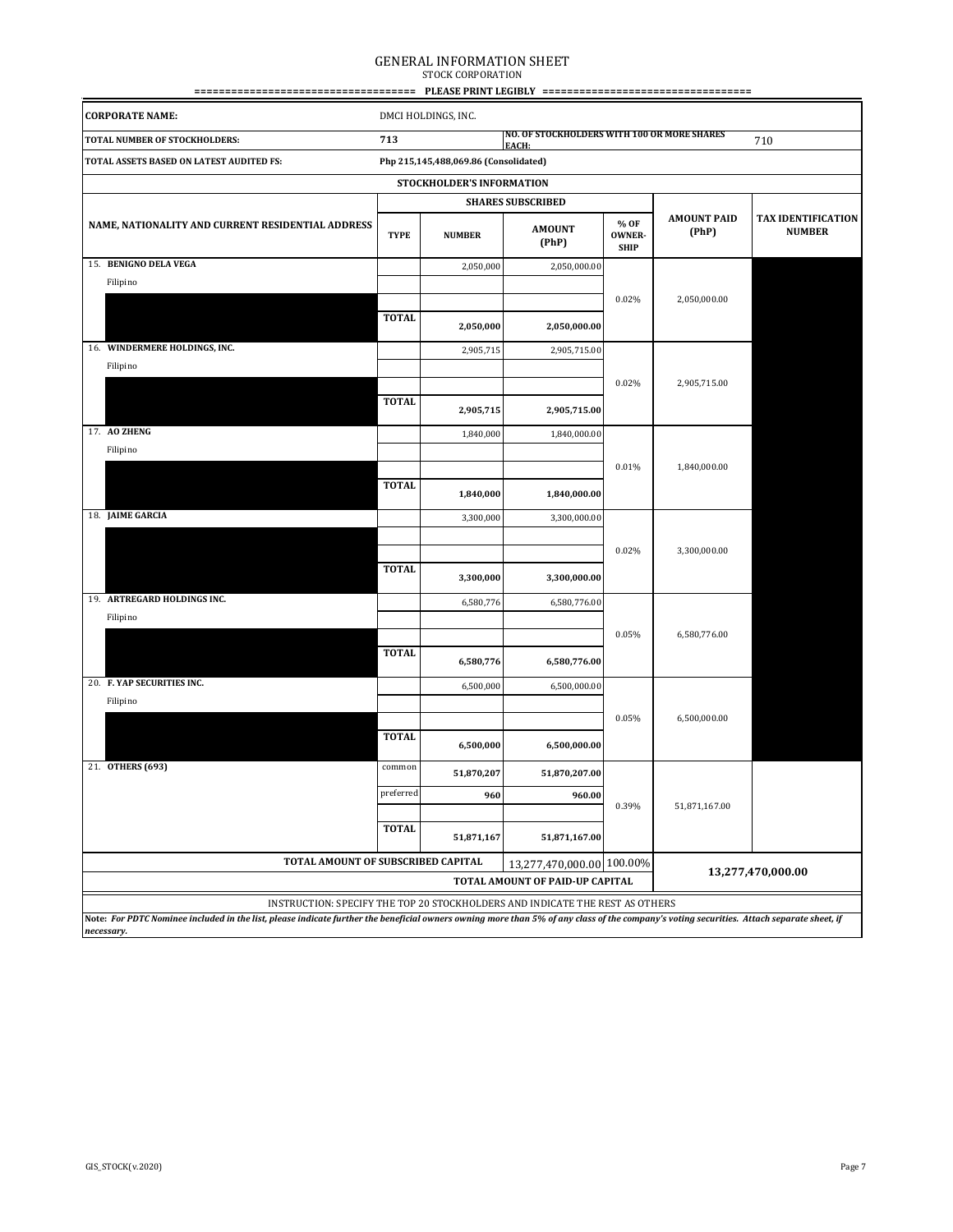## GENERAL INFORMATION SHEET STOCK CORPORATION

| DMCI HOLDINGS, INC.<br><b>CORPORATE NAME:</b><br>1. INVESTMENT OF CORPORATE<br><b>AMOUNT (PhP)</b><br><b>DATE OF BOARD RESOLUTION</b><br><b>FUNDS IN ANOTHER CORPORATION</b><br>1.1 STOCKS<br>N/A<br>N/A<br>1.2 BONDS/COMMERCIAL PAPER (Issued<br>N/A<br>N/A<br>by Private Corporations)<br>1.3 LOANS/ CREDITS/ ADVANCES<br>N/A<br>N/A<br><b>1.4 GOVERNMENT TREASURY BILLS</b><br>N/A<br>N/A<br>1.5 OTHERS<br>N/A<br>N/A<br>2. INVESTMENT OF CORPORATE FUNDS IN ACTIVITIES UNDER ITS<br><b>DATE OF BOARD</b><br><b>DATE OF</b><br><b>SECONDARY PURPOSES (PLEASE SPECIFY:)</b><br><b>RESOLUTION</b><br><b>STOCKHOLDERS</b><br><b>RATIFICATION</b><br>N/A<br>N/A<br>N/A<br>N/A<br><b>NO. OF SHARES</b><br>OF SHARES ISSUED<br>N/A<br>N/A<br>4. UNRESTRICTED/UNAPPROPRIATED RETAINED EARNINGS AS OF END OF LAST FISCAL YEAR<br>DIVIDENDS DECLARED DURING THE IMMEDIATELY PRECEDING YEAR:<br>5.<br><b>AMOUNT (PhP)</b><br><b>DATE DECLARED</b><br><b>TYPE OF DIVIDEND</b><br>regular dividend Php0.13/common share and special<br><b>CASH</b><br>3/29/2021<br>dividend of P0.35/common share or total of Php6.4 Billion<br>5.1<br>special cash dividends of P0.48/outstanding common share<br>10/12/2021<br>or total of Php6.4 Billion<br><b>STOCK</b><br>N/A<br>N/A<br>5.2<br>N/A<br>N/A<br><b>PROPERTY</b><br>5.3<br>Php6.373 Billion<br><b>TOTAL</b><br>6. ADDITIONAL SHARES ISSUED DURING THE PERIOD:<br><b>NO. OF SHARES</b><br><b>DATE</b><br><b>AMOUNT</b><br>none<br>SECONDARY LICENSE/REGISTRATION WITH SEC AND OTHER GOV'T AGENCY:<br><b>NAME OF AGENCY:</b><br><b>SEC</b><br><b>BSP</b><br>IC<br>certificate of permit to offer<br><b>TYPE OF</b><br>N/A<br>N/A<br>securities for sale<br>LICENSE/REGN.<br><b>DATE ISSUED:</b><br>17-Aug-95<br>N/A<br>N/A<br>1995<br>N/A<br>N/A<br><b>OPERATIONS:</b><br><b>TOTAL ANNUAL COMPENSATION OF</b><br>TOTAL NO. OF RANK &<br><b>TOTAL MANPOWER</b><br>DIRECTORS DURING THE PRECEEDING FISCAL<br><b>TOTAL NO. OF OFFICERS</b><br><b>FILE EMPLOYEES</b><br><b>COMPLEMENT</b><br><b>YEAR</b><br>(in PhP)<br>7<br>5<br>12<br>10,529,999.02 |                           |  |  | PLEASE PRINT LEGIBLY |  |  |  |                       |
|-----------------------------------------------------------------------------------------------------------------------------------------------------------------------------------------------------------------------------------------------------------------------------------------------------------------------------------------------------------------------------------------------------------------------------------------------------------------------------------------------------------------------------------------------------------------------------------------------------------------------------------------------------------------------------------------------------------------------------------------------------------------------------------------------------------------------------------------------------------------------------------------------------------------------------------------------------------------------------------------------------------------------------------------------------------------------------------------------------------------------------------------------------------------------------------------------------------------------------------------------------------------------------------------------------------------------------------------------------------------------------------------------------------------------------------------------------------------------------------------------------------------------------------------------------------------------------------------------------------------------------------------------------------------------------------------------------------------------------------------------------------------------------------------------------------------------------------------------------------------------------------------------------------------------------------------------------------------------------------------------------------------------------------------------------------------------------------------|---------------------------|--|--|----------------------|--|--|--|-----------------------|
|                                                                                                                                                                                                                                                                                                                                                                                                                                                                                                                                                                                                                                                                                                                                                                                                                                                                                                                                                                                                                                                                                                                                                                                                                                                                                                                                                                                                                                                                                                                                                                                                                                                                                                                                                                                                                                                                                                                                                                                                                                                                                         |                           |  |  |                      |  |  |  |                       |
|                                                                                                                                                                                                                                                                                                                                                                                                                                                                                                                                                                                                                                                                                                                                                                                                                                                                                                                                                                                                                                                                                                                                                                                                                                                                                                                                                                                                                                                                                                                                                                                                                                                                                                                                                                                                                                                                                                                                                                                                                                                                                         |                           |  |  |                      |  |  |  |                       |
|                                                                                                                                                                                                                                                                                                                                                                                                                                                                                                                                                                                                                                                                                                                                                                                                                                                                                                                                                                                                                                                                                                                                                                                                                                                                                                                                                                                                                                                                                                                                                                                                                                                                                                                                                                                                                                                                                                                                                                                                                                                                                         |                           |  |  |                      |  |  |  |                       |
|                                                                                                                                                                                                                                                                                                                                                                                                                                                                                                                                                                                                                                                                                                                                                                                                                                                                                                                                                                                                                                                                                                                                                                                                                                                                                                                                                                                                                                                                                                                                                                                                                                                                                                                                                                                                                                                                                                                                                                                                                                                                                         |                           |  |  |                      |  |  |  |                       |
|                                                                                                                                                                                                                                                                                                                                                                                                                                                                                                                                                                                                                                                                                                                                                                                                                                                                                                                                                                                                                                                                                                                                                                                                                                                                                                                                                                                                                                                                                                                                                                                                                                                                                                                                                                                                                                                                                                                                                                                                                                                                                         |                           |  |  |                      |  |  |  |                       |
|                                                                                                                                                                                                                                                                                                                                                                                                                                                                                                                                                                                                                                                                                                                                                                                                                                                                                                                                                                                                                                                                                                                                                                                                                                                                                                                                                                                                                                                                                                                                                                                                                                                                                                                                                                                                                                                                                                                                                                                                                                                                                         |                           |  |  |                      |  |  |  |                       |
|                                                                                                                                                                                                                                                                                                                                                                                                                                                                                                                                                                                                                                                                                                                                                                                                                                                                                                                                                                                                                                                                                                                                                                                                                                                                                                                                                                                                                                                                                                                                                                                                                                                                                                                                                                                                                                                                                                                                                                                                                                                                                         |                           |  |  |                      |  |  |  |                       |
|                                                                                                                                                                                                                                                                                                                                                                                                                                                                                                                                                                                                                                                                                                                                                                                                                                                                                                                                                                                                                                                                                                                                                                                                                                                                                                                                                                                                                                                                                                                                                                                                                                                                                                                                                                                                                                                                                                                                                                                                                                                                                         |                           |  |  |                      |  |  |  |                       |
|                                                                                                                                                                                                                                                                                                                                                                                                                                                                                                                                                                                                                                                                                                                                                                                                                                                                                                                                                                                                                                                                                                                                                                                                                                                                                                                                                                                                                                                                                                                                                                                                                                                                                                                                                                                                                                                                                                                                                                                                                                                                                         |                           |  |  |                      |  |  |  |                       |
|                                                                                                                                                                                                                                                                                                                                                                                                                                                                                                                                                                                                                                                                                                                                                                                                                                                                                                                                                                                                                                                                                                                                                                                                                                                                                                                                                                                                                                                                                                                                                                                                                                                                                                                                                                                                                                                                                                                                                                                                                                                                                         | <b>3. TREASURY SHARES</b> |  |  |                      |  |  |  | % AS TO THE TOTAL NO. |
|                                                                                                                                                                                                                                                                                                                                                                                                                                                                                                                                                                                                                                                                                                                                                                                                                                                                                                                                                                                                                                                                                                                                                                                                                                                                                                                                                                                                                                                                                                                                                                                                                                                                                                                                                                                                                                                                                                                                                                                                                                                                                         |                           |  |  |                      |  |  |  |                       |
|                                                                                                                                                                                                                                                                                                                                                                                                                                                                                                                                                                                                                                                                                                                                                                                                                                                                                                                                                                                                                                                                                                                                                                                                                                                                                                                                                                                                                                                                                                                                                                                                                                                                                                                                                                                                                                                                                                                                                                                                                                                                                         |                           |  |  |                      |  |  |  |                       |
|                                                                                                                                                                                                                                                                                                                                                                                                                                                                                                                                                                                                                                                                                                                                                                                                                                                                                                                                                                                                                                                                                                                                                                                                                                                                                                                                                                                                                                                                                                                                                                                                                                                                                                                                                                                                                                                                                                                                                                                                                                                                                         |                           |  |  |                      |  |  |  |                       |
|                                                                                                                                                                                                                                                                                                                                                                                                                                                                                                                                                                                                                                                                                                                                                                                                                                                                                                                                                                                                                                                                                                                                                                                                                                                                                                                                                                                                                                                                                                                                                                                                                                                                                                                                                                                                                                                                                                                                                                                                                                                                                         |                           |  |  |                      |  |  |  |                       |
|                                                                                                                                                                                                                                                                                                                                                                                                                                                                                                                                                                                                                                                                                                                                                                                                                                                                                                                                                                                                                                                                                                                                                                                                                                                                                                                                                                                                                                                                                                                                                                                                                                                                                                                                                                                                                                                                                                                                                                                                                                                                                         |                           |  |  |                      |  |  |  |                       |
|                                                                                                                                                                                                                                                                                                                                                                                                                                                                                                                                                                                                                                                                                                                                                                                                                                                                                                                                                                                                                                                                                                                                                                                                                                                                                                                                                                                                                                                                                                                                                                                                                                                                                                                                                                                                                                                                                                                                                                                                                                                                                         |                           |  |  |                      |  |  |  |                       |
|                                                                                                                                                                                                                                                                                                                                                                                                                                                                                                                                                                                                                                                                                                                                                                                                                                                                                                                                                                                                                                                                                                                                                                                                                                                                                                                                                                                                                                                                                                                                                                                                                                                                                                                                                                                                                                                                                                                                                                                                                                                                                         |                           |  |  |                      |  |  |  |                       |
|                                                                                                                                                                                                                                                                                                                                                                                                                                                                                                                                                                                                                                                                                                                                                                                                                                                                                                                                                                                                                                                                                                                                                                                                                                                                                                                                                                                                                                                                                                                                                                                                                                                                                                                                                                                                                                                                                                                                                                                                                                                                                         |                           |  |  |                      |  |  |  |                       |
|                                                                                                                                                                                                                                                                                                                                                                                                                                                                                                                                                                                                                                                                                                                                                                                                                                                                                                                                                                                                                                                                                                                                                                                                                                                                                                                                                                                                                                                                                                                                                                                                                                                                                                                                                                                                                                                                                                                                                                                                                                                                                         |                           |  |  |                      |  |  |  |                       |
|                                                                                                                                                                                                                                                                                                                                                                                                                                                                                                                                                                                                                                                                                                                                                                                                                                                                                                                                                                                                                                                                                                                                                                                                                                                                                                                                                                                                                                                                                                                                                                                                                                                                                                                                                                                                                                                                                                                                                                                                                                                                                         |                           |  |  |                      |  |  |  |                       |
|                                                                                                                                                                                                                                                                                                                                                                                                                                                                                                                                                                                                                                                                                                                                                                                                                                                                                                                                                                                                                                                                                                                                                                                                                                                                                                                                                                                                                                                                                                                                                                                                                                                                                                                                                                                                                                                                                                                                                                                                                                                                                         |                           |  |  |                      |  |  |  |                       |
|                                                                                                                                                                                                                                                                                                                                                                                                                                                                                                                                                                                                                                                                                                                                                                                                                                                                                                                                                                                                                                                                                                                                                                                                                                                                                                                                                                                                                                                                                                                                                                                                                                                                                                                                                                                                                                                                                                                                                                                                                                                                                         |                           |  |  |                      |  |  |  |                       |
|                                                                                                                                                                                                                                                                                                                                                                                                                                                                                                                                                                                                                                                                                                                                                                                                                                                                                                                                                                                                                                                                                                                                                                                                                                                                                                                                                                                                                                                                                                                                                                                                                                                                                                                                                                                                                                                                                                                                                                                                                                                                                         |                           |  |  |                      |  |  |  |                       |
|                                                                                                                                                                                                                                                                                                                                                                                                                                                                                                                                                                                                                                                                                                                                                                                                                                                                                                                                                                                                                                                                                                                                                                                                                                                                                                                                                                                                                                                                                                                                                                                                                                                                                                                                                                                                                                                                                                                                                                                                                                                                                         |                           |  |  |                      |  |  |  |                       |
|                                                                                                                                                                                                                                                                                                                                                                                                                                                                                                                                                                                                                                                                                                                                                                                                                                                                                                                                                                                                                                                                                                                                                                                                                                                                                                                                                                                                                                                                                                                                                                                                                                                                                                                                                                                                                                                                                                                                                                                                                                                                                         |                           |  |  |                      |  |  |  |                       |
|                                                                                                                                                                                                                                                                                                                                                                                                                                                                                                                                                                                                                                                                                                                                                                                                                                                                                                                                                                                                                                                                                                                                                                                                                                                                                                                                                                                                                                                                                                                                                                                                                                                                                                                                                                                                                                                                                                                                                                                                                                                                                         |                           |  |  |                      |  |  |  |                       |
|                                                                                                                                                                                                                                                                                                                                                                                                                                                                                                                                                                                                                                                                                                                                                                                                                                                                                                                                                                                                                                                                                                                                                                                                                                                                                                                                                                                                                                                                                                                                                                                                                                                                                                                                                                                                                                                                                                                                                                                                                                                                                         |                           |  |  |                      |  |  |  |                       |
|                                                                                                                                                                                                                                                                                                                                                                                                                                                                                                                                                                                                                                                                                                                                                                                                                                                                                                                                                                                                                                                                                                                                                                                                                                                                                                                                                                                                                                                                                                                                                                                                                                                                                                                                                                                                                                                                                                                                                                                                                                                                                         | <b>DATE STARTED</b>       |  |  |                      |  |  |  |                       |
|                                                                                                                                                                                                                                                                                                                                                                                                                                                                                                                                                                                                                                                                                                                                                                                                                                                                                                                                                                                                                                                                                                                                                                                                                                                                                                                                                                                                                                                                                                                                                                                                                                                                                                                                                                                                                                                                                                                                                                                                                                                                                         |                           |  |  |                      |  |  |  |                       |
|                                                                                                                                                                                                                                                                                                                                                                                                                                                                                                                                                                                                                                                                                                                                                                                                                                                                                                                                                                                                                                                                                                                                                                                                                                                                                                                                                                                                                                                                                                                                                                                                                                                                                                                                                                                                                                                                                                                                                                                                                                                                                         |                           |  |  |                      |  |  |  |                       |